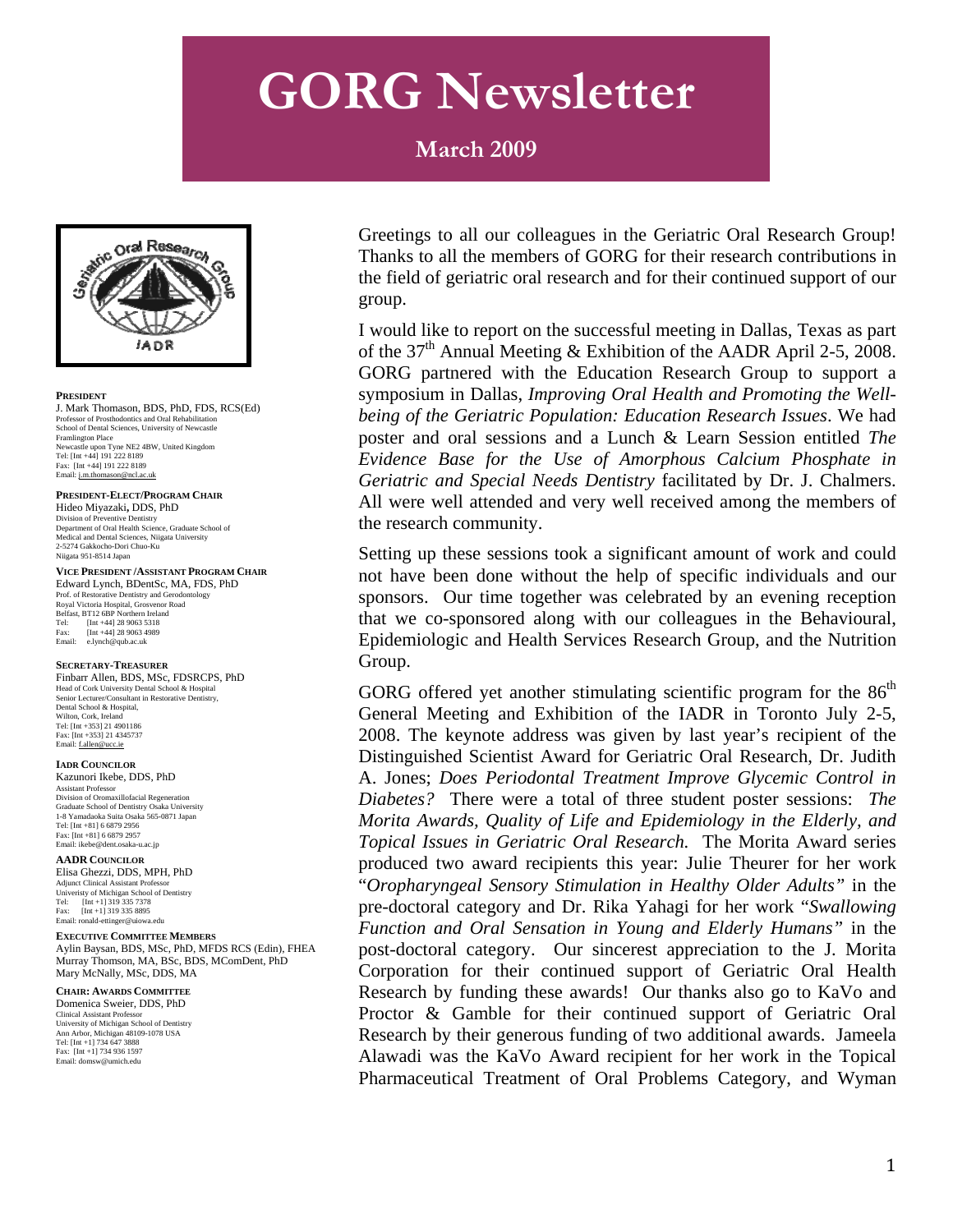**March 2009** 

Chan was the P&G Award recipient for his work in the Use of Oral Health Care Products Category. Over the years GORG has done wonderful work in fostering research in geriatric oral health among students and junior investigators through our awards program. This is a very important aspect of our work and we wish to thank all of the members who have judged these awards over the years. I encourage you to look out for students and junior investigators who might be eligible to submit their abstracts for the J. Morita Junior Investigator Award. In addition the KaVo Award and the Procter and Gamble Awards for Geriatric Oral Research are open to all researchers in Geriatric Oral Research. These prizes are all very prestigious reflecting excellence in Geriatric Oral Research and include a plaque and monetary gift presented at the GORG annual business meeting at the IADR meeting.

There were two symposia in Toronto: *Oral Health Literacy in Older Adults*, co-sponsored by GORG and Behavioural Sciences; and *Meeting Oral health Needs to Promote the Well-being of the Geriatric Population,* co-sponsored by Education Research, GORG, and the Evidence Based Dentistry Network.

Congratulations to Professor James Steele for being awarded the 2008 IADR Distinguished Scientist Award in Geriatric Oral Research, graciously supported by Sunstar! Professor Steele was formally acknowledged for his contributions to Geriatric Oral Research at the opening ceremonies on Wednesday July 2, 2008. Any IADR member may nominate an individual whom they feel would be appropriate for the Distinguished Scientist Award in Geriatric Oral Research. They should contact the individual to obtain his/her willingness and, once a nomination is made, it is considered each year for five years unless the nominee is selected for an award. After the fifth year, the nomination is withdrawn unless a re-nomination is received. Nominations are usually sought in the early summer with a deadline around the end of August, but you can obtain more information by visiting the IADR website and/or contacting Sheri Herren, the IADR Awards, Fellowships and Grants Manager at [sherren@iadr.org.](mailto:sherren@iadr.org)

At the Toronto business meeting we enthusiastically welcomed new officers who were nominated and elected for GORG positions to join the existing committee members. Current officers are listed in the table. We are pleased that these talented individuals are willing to donate their time and expertise to GORG and IADR. I would also like to acknowledge the leadership of our immediate Past-President Jane Chalmers as well as the continued dedication of Ronald Ettinger, Herenia Lawrence, and Linda Nissen as IADR Councillor. GORG is fortunate to benefit from the talent and dedication of all these individuals as well as from you, our colleagues and members of GORG!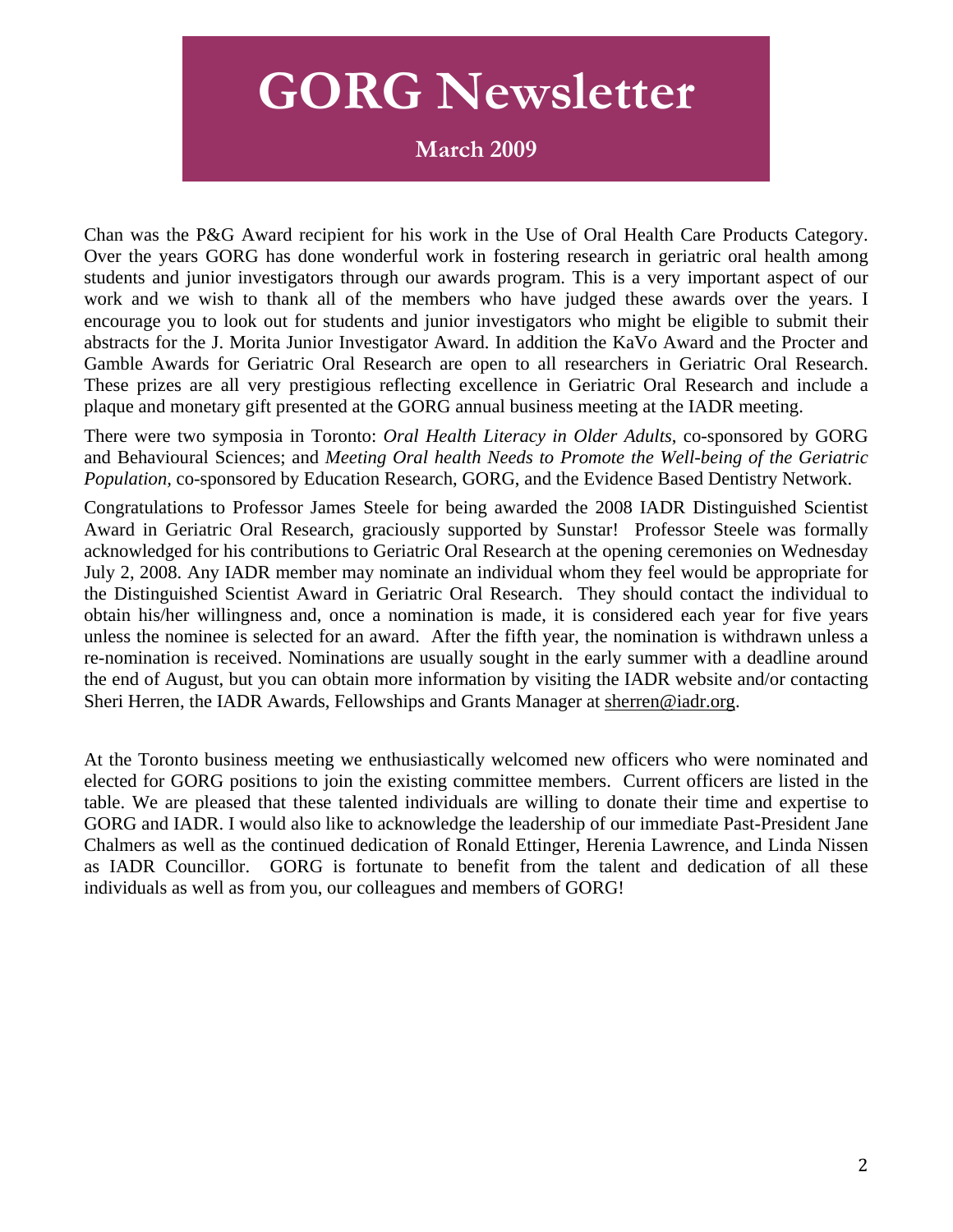| <b>Position</b>                              | <b>Name</b>          | <b>Term Ends</b> |
|----------------------------------------------|----------------------|------------------|
| President                                    | J. Mark Thomason     | 04 April 2009    |
| President-Elect/Group Program Chair          | Hideo Miyazaki       | 04 April 2009    |
| Vice President/Assistant Group Program Chair | Ed Lynch             | 04 April 2009    |
| Secretary/Treasurer                          | <b>Finbarr Allen</b> | 19 March 2011    |
| <b>Executive Committee Member</b>            | Mary McNally         | 17 July 2010     |
| <b>Executive Committee Member</b>            | W. Murray Thomson    | 17 July 2010     |
| <b>Executive Committee Member</b>            | Aylin Baysan         | 04 April 2009    |
| <b>IADR</b> Councillor                       | Kazunori Ikebe       | 17 July 2010     |
| <b>AADR</b> Councillor                       | Elisa Ghezzi         | 04 April 2009    |
| <b>Award Committee Chair</b>                 | Domenica Sweier      | 17 July 2010     |

As of the GORG Annual Business Meeting membership consisted of 77 IADR members, 36 AADR members, 25 IADR student members, 6 AADR student members, and 1 IADR life member making a total of 145 members. Latin America, Asia, Africa, Australia and New Zealand and many European countries remain under-represented in GORG. We wish to encourage as many colleagues and students as possible to join GORG in the coming years and to try to recruit members from these regions. Increasing the number of GORG members in these other areas of the world will help to raise awareness of the dental health care needs of the elderly.

After our annual business meeting we gathered together for a social hour at a reception co-sponsored by GORG, Behavioural, Epidemiologic and Health Services Research, Education, and the Nutrition Groups.

Coming up April 1-4, 2009 is the  $87<sup>th</sup>$  General Session of the IADR/AADR/CADR in Miami, Florida USA. Schedule of Events for the Geriatric Oral Research Group as follows:

Thursday April 2, 2009; 2:00-3:15PM

*The Morita Awards* (The P&G Award, and the KaVo Award are open to any Geriatric Oral Research presentation and any GOR investigator).

Thursday April 2, 2009; 6:00-7:30PM

BEHSR, Geriatric, and Nutrition Joint Group Reception

Friday April 3, 2009; 10:45AM-12:15PM

Keynote Address "*What is Effective Oral Care for Older People*?" (J.Steele, recipient of the 2008 IADR Distinguished Scientist Award in Geriatric Oral Research) and

*Oral-systemic health in the Elderly* (P. Holm-Pedersen and H. Miyazaki).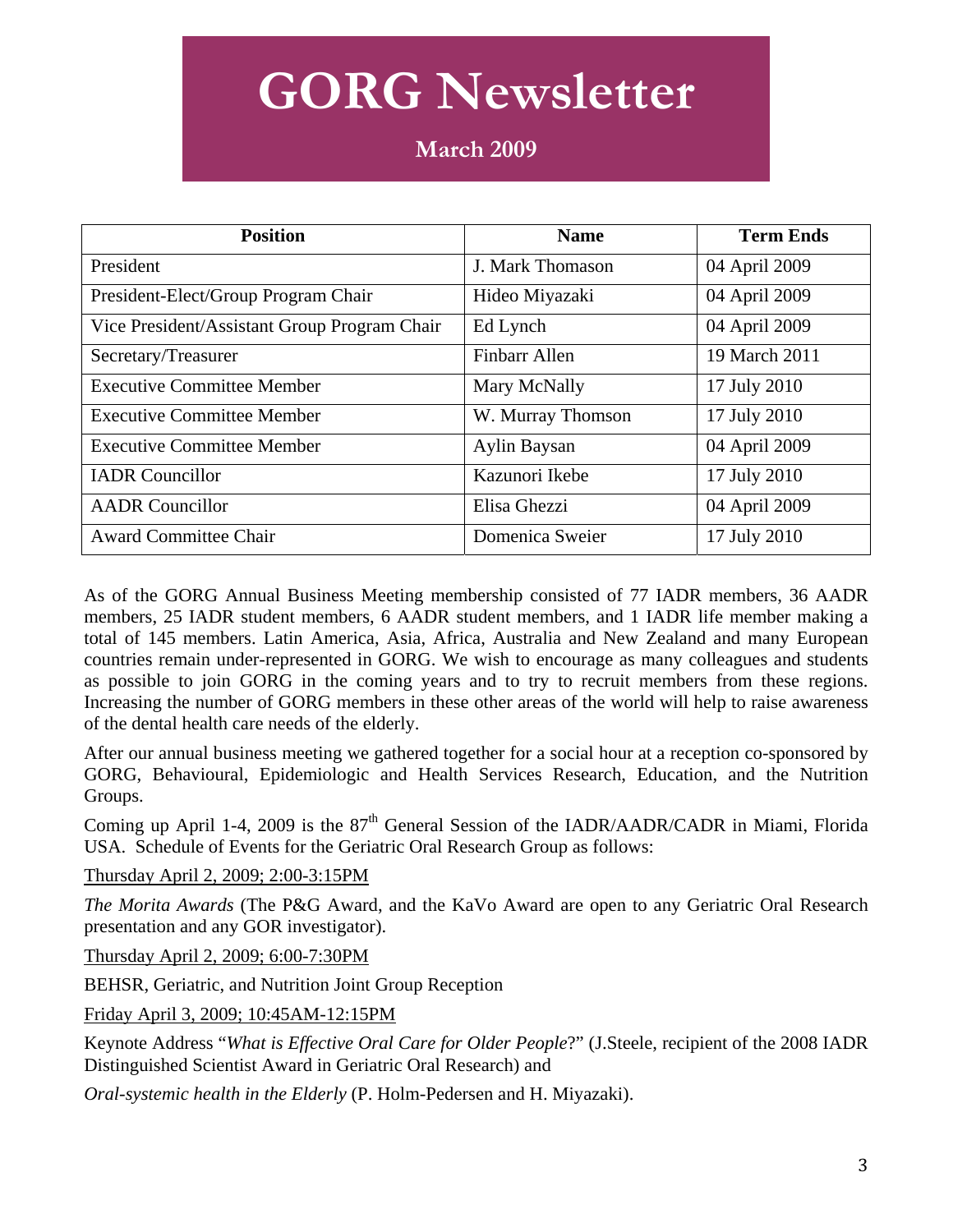### **March 2009**

Friday April 3, 2009; 2:00-3:15PM

*Epidemiology and Health Measurement*.

Friday April 3, 2009; 5:00-6:00PM

Geriatric Oral Research Group Business Meeting

Saturday April 4, 2009; 10:45AM-12:15PM

*Oral Health Care Needs and Services in the Elderly* (A. Kiyak and B.J. Smith).

I look forward to the opportunity to work with you on organizing events for GORG and working with you to further the field of Geriatric Oral Research. I hope to see you all in Miami for the  $87<sup>th</sup>$  General Session of the IADR/AADR/CADR!

### Updates on Previous Meetings: 2007

Geriatric Oral Research Group Business Meeting March 23, 2007

#### **A. President's introductory remarks.**

 GORG president Herenia Lawrence thanked everyone for a successful meeting this year. She gave special thanks to Dr. Jane Chalmers who was unable to attend the meeting due to illness. Jane did a great job organizing the scientific program.

Fifteen individuals competed in the Poster Competition this year for the J. Morita Award competition. This is a record increase over previous years.

#### **B. Distinguished Scientist Award in Geriatric Oral Health Research**.

Congratulations to Dr. Judith Jones who won the award; GORG is proud to be represented by such an accomplished and respected researcher.

#### **C. Award Ceremony** (Dr. Mark Thomason)

The Awards Committee Chair, Dr. Mark Thomason presented the winners of the poster competition for 2007.

J. Morita Pre‐doctoral Category:

1. B. Nunez

2. M. K. Casey

J. Morita Post‐doctoral Category: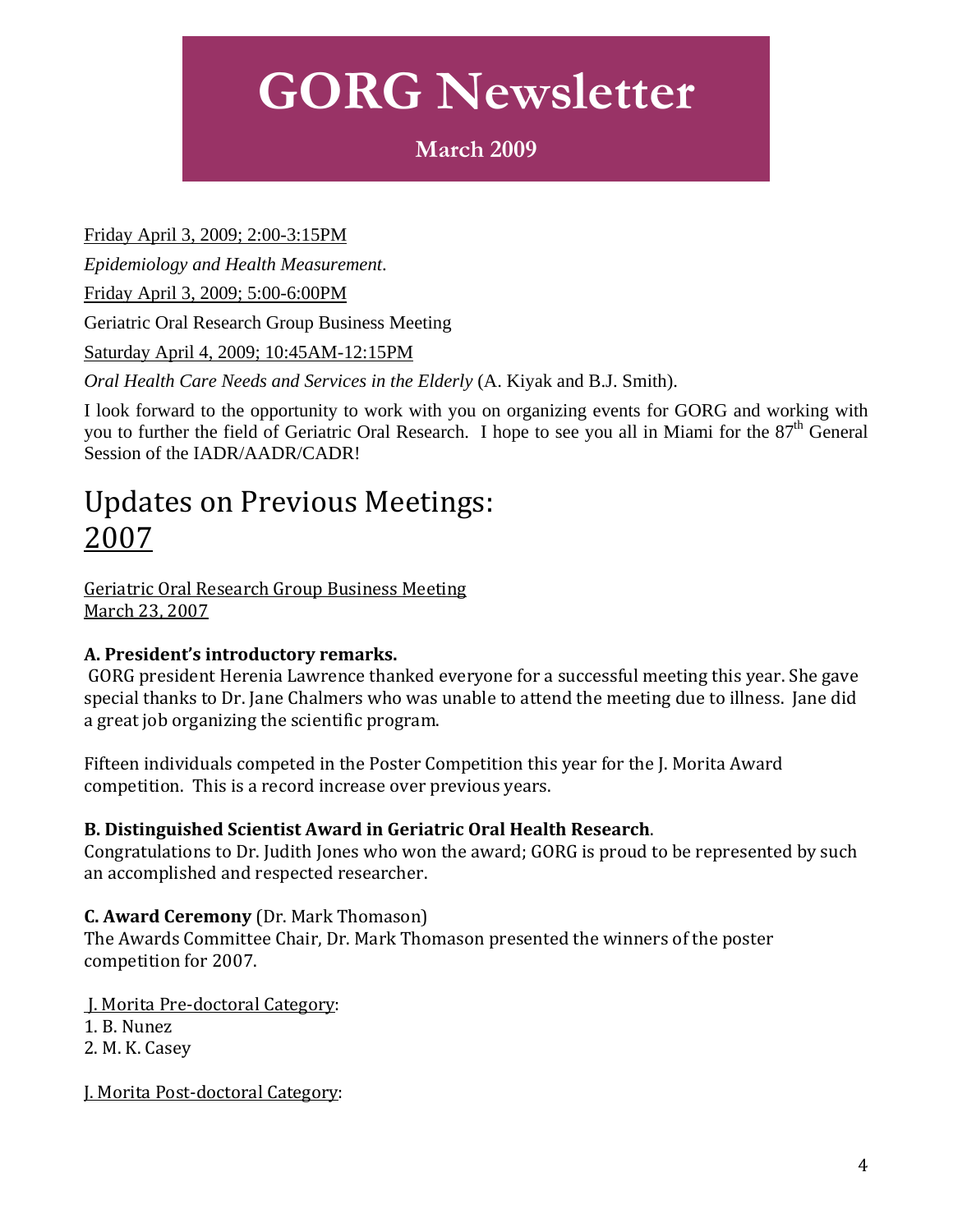### **March 2009**

Dr. B. Wu

Kavo Award: Pharmaceutical treatment of dental caries in geriatric patients M. C. Grootveld

Procter & Gamble Award: Use of Oral Health Care Products H. Domingo

J. Morita has increased the award from \$1500 to \$2000; thank you!!!

**D. Gerodontology** : Dr. James Newton, editor. The Journal joined Blackwell in 2004. There has been a 50% increase in manuscripts in the last 2 years. The distribution has broadened internationally. There have been two supplements produced, in 2005 and in 2006. It is now widely distributed.

Future directions include promoting more papers for submission (abstracts presented at the meetings!). Encourage your students and other researchers to submit work for publication in the journal.

Dr. Newton does not anticipate that the Journal will move to 6 issues/year until at least 2009. The turnaround time for paper publication from acceptance is now only 90 days and it will go online as soon as corrections are submitted.

Please keep your demographic data current with IADR; if you do not update your address, you will not receive your journal! This is also true for membership; if you are not a current member with pdated dues payment, you will not receive a journal. u

**E. Treasury/Secretary**: Dr. Edward Lynch. Some facts: 117 full members last year. 115 full members this year. Student membership has remained relatively static as well (roughly 14).

Last year total money was \$17,077. Treasury: This year's total is \$24, 247.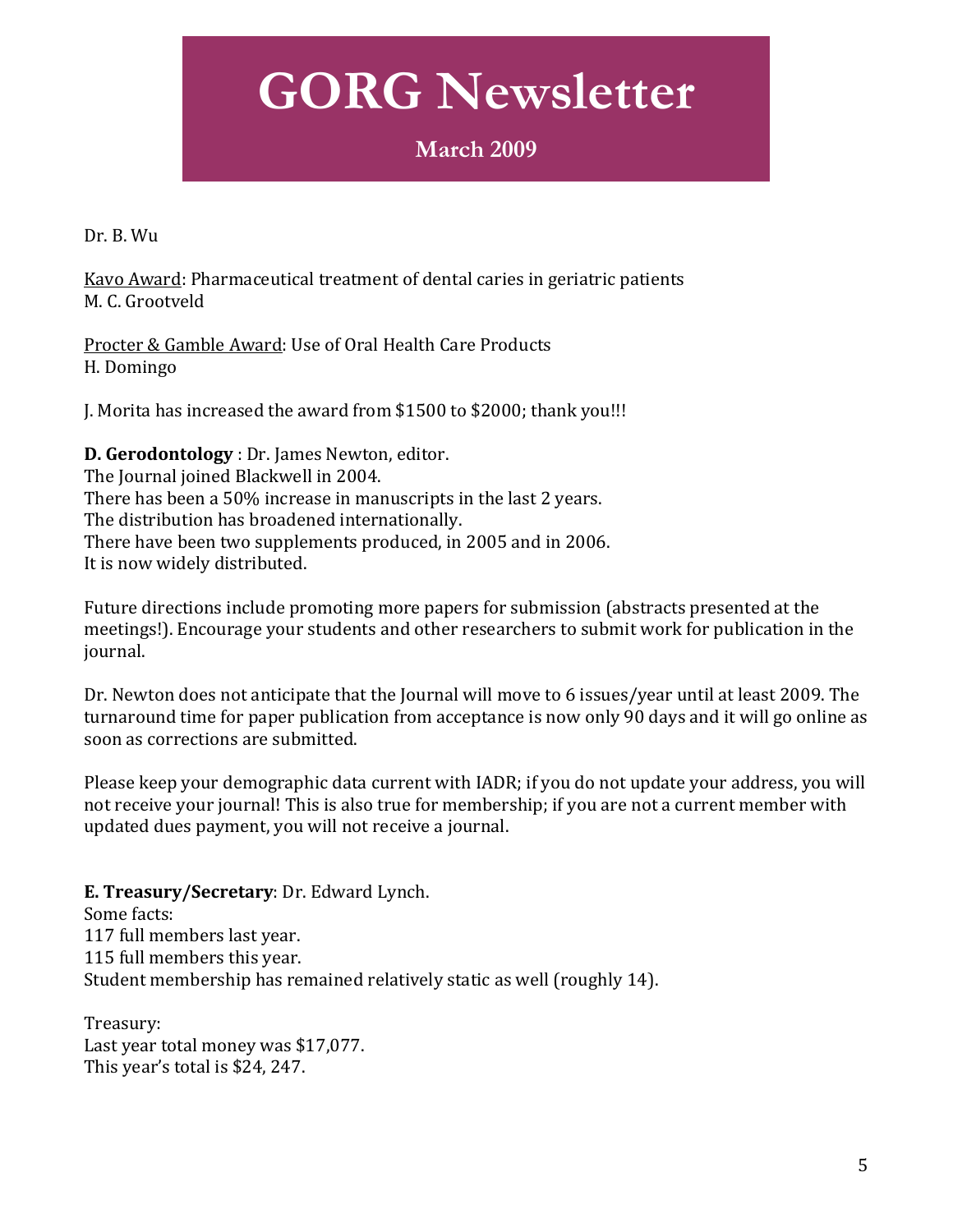### **March 2009**

**F. IADR Councilor's Report** L. Niessen was unable to be present; J. Mark Thomason presented the report.

There is a proposal from the board to change the structure of the IADR. Now we have the IADR Central office and then the divisions branching off. It is proposed that the IADR have five component regions then sub‐divided into the divisions, similar to what is currently the case in Europe with the divisions maintaining direct access to the IADR. The North American group would include Canada, USA, and Mexico. The IADR has formed a task force to look at this. Two divisions have been accepted recently; Uruguay and Mongolia.

IADR Full members: Dues increase to \$130 (plus inflation) over next 5 years; this is a safer business model. Take meetings to other places of world since not forced to make a profit. Student members: dues increase to \$23 over next two years, should they go up to \$45 to parallel full members' dues? Overwhelming no; students should not be burdened with membership dues. It should be easier to get students started into an organization to promote career-long ontributions. c

#### **G. AADR Councilor's Report**: R. Ettinger.

An outside company was recruited to evaluate the function of the AADR, membership, and branding of the AADR

ADEA/AADR/IADR: an attempt to have overlap of the meetings by having them at the same place and same time. However, they were in different buildings quite a distance apart and so the attempt to bring them 'closer' wasn't as successful as was hoped. It should be attempted again, in spite of the fact that the staff perceive it to be easier to organize two separate meetings.

Stem Cells: After much deliberation, a final statement on the use of stem cells was generated to NOT include 'human' or 'embryonic,' primarily to avoid any political interpretation of the statement.

Business: the audits have been clean and the budgets have remained good, stable. The JDR journal mpact factor has remained above 3 with a recent slight increase; more requests for hard copies. i here is a \$45.00 onetime fee for article submission to the JDR. T

### **2008**

Geriatric Oral Research Group Business Meeting July 4, 2008.

**A. Treasury/Secretary**: Dr. Edward Lynch.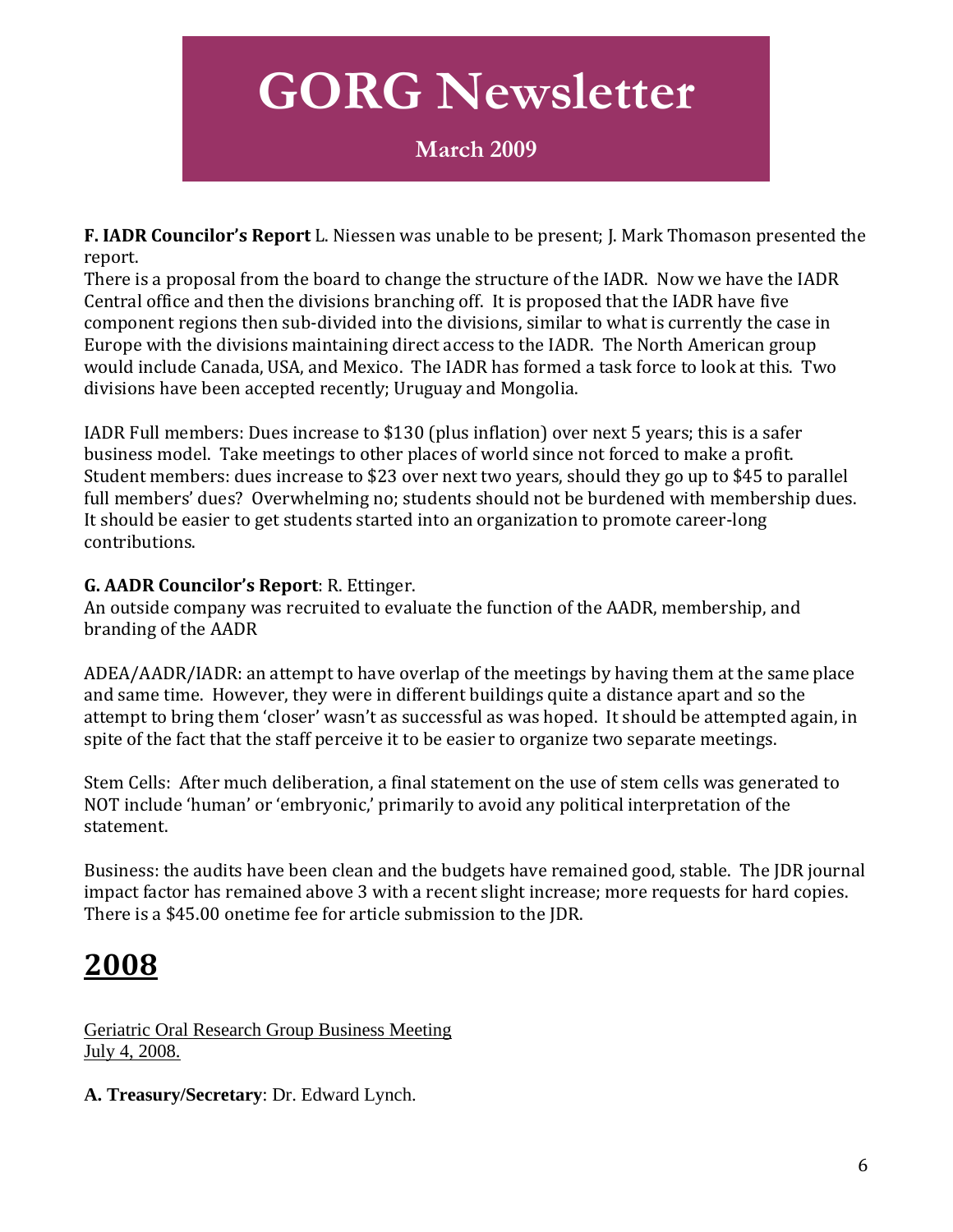### **March 2009**

E. Lynch reported that our GORG finances were doing very well and he distributed the finances as of 31 Dec2007. This left a balance of \$31,831.98 which was an increase from \$24,247.90 in the previous year. E Lynch stated that we should consider ways of using this money for useful causes. E Lynch also reported that J Morita have generously increased the J Morita grant to GORG for the J Morita prizes to \$2000 starting this year 2008. E Lynch also thanked KaVo and P&G for their very generous support of GORG and their respective prizes.

E Lynch reported that our membership numbers are increasing again and that we currently have 77 IADRmembers, 36 AADR members, 6 AADR student members, 25 IADR student members and 1 IADR life member making a total number of 145 members. E Lynch asked the members to continue to encourage colleagues to join GORG.

#### **B. IADR Councilor's Report: Error! Reference source not found.**

The meeting was chaired by the President of IADR, Dr. Deborah Greenspan with assistance from Dr. Bob ten Cate who is President-Elect of IADR (President 2008-9). David M. Williams is currently IADR Vice President.

Election Results for 2008-9

- o IADR Vice President elect: Maria Fidela de Lima Navarro
- o AADR Vice President elect: David Wong
- o IADR/AADR Publications Committee Representative: Mina Mina

#### **Appointments and Nominations**

- IADR Vice-President Nominations for 2009-10
	- o Francois A. de Wet, University of Pretoria, South Africa
	- o E. Dianne Rekow, New York University, New York, USA
	- o Gregory J. Seymour, University of Otago, New Zealand
- IADR Committee Appointments approved (GORG member appointments below)
	- o Gary Slade (Distinguished Scientist Award)
	- o P. Finbarr Allen (Edward H. Hatton Awards Committee)

#### **Divisions and Sections**

- Divisional Section Applications approved: Peruvian, Colombian, Chilean
- Non-Divisional Section Application approved: Ecuadorian
- Revocation of Division Status approved: Egyptian

#### **Scientific Group and Networks**

- IADR Network for Practice-based Research approved
- Networks to be added to Constitution.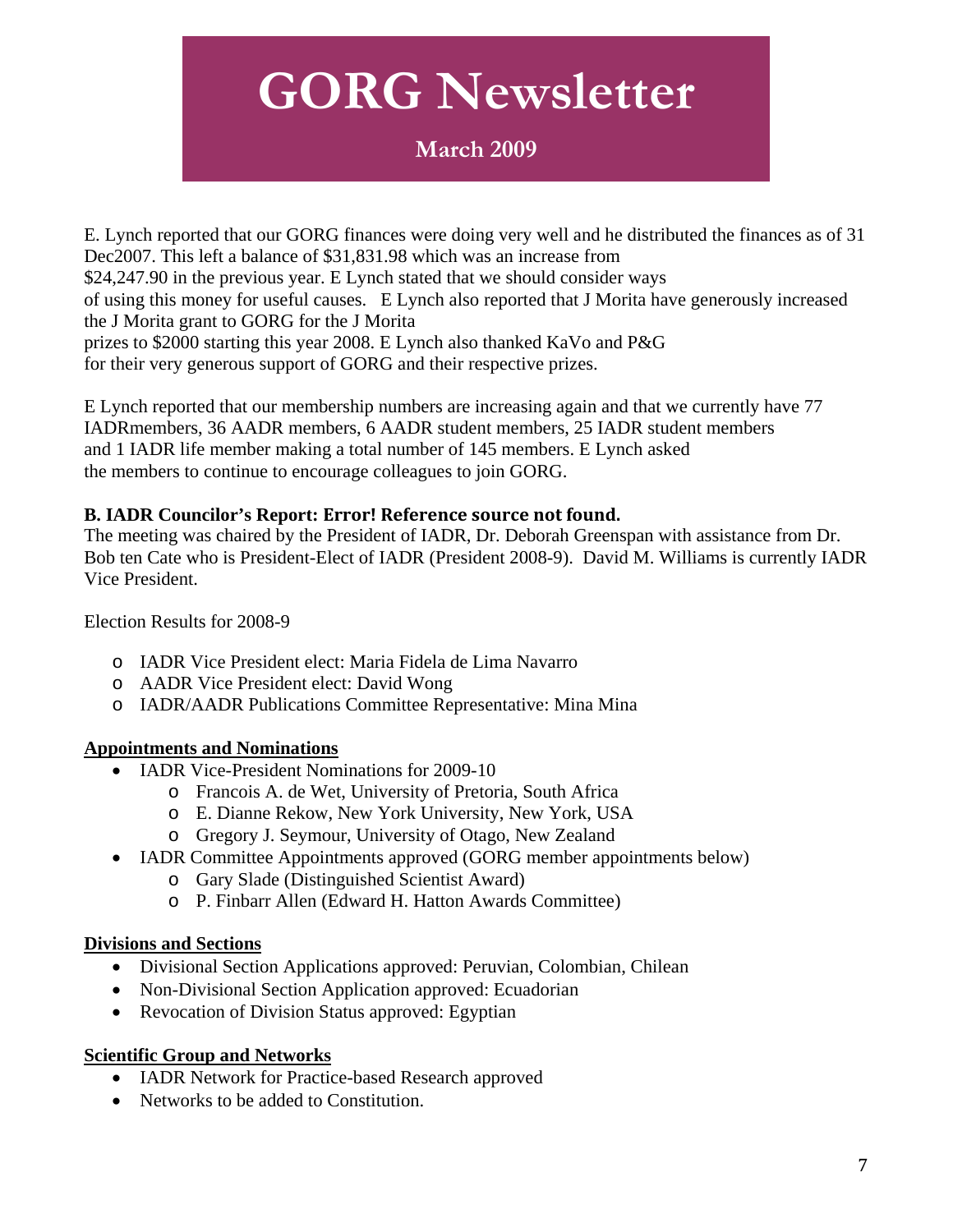### **March 2009**

#### **Awards and Fellowships**

- Edward H. Hatton Awards Committee Description Bylaw Change approved
	- o Name changed to Awards Review Committee
	- o Will also review the Research in Prevention Travel Award abstracts and select recipients.
- IADR Hatton Award
	- o Increased Unilever support from \$30K to \$100K
	- o IADR Central Office will provide travel and hotel arrangements for candidates.

#### **Board Approved Strategic Items from 12/07 & 5/08 meetings**

- Regional Development Proposals
	- o IADR Constitutional Amendment Passed
	- o Bylaw Change Approved
	- o Move from Federations to Regions
	- o 5 regions added to IADR organizational structure
	- o Asia/Pacific; Africa/Middle East; European; Latin America; North

#### America

- o 3-year term for Regional Board Member on IADR Board of Directors
- o Each region is a voting member of the IADR Council
- o Limited IADR Governance
- o Election of regional board members at the regional level
- o Central office assist and coordinate regional meetings
- JDR Free Access Policy approved 5/08
	- o JDR will submit the final article (versus accepted manuscript) to PubMed Central at 12 months
	- o JDR will provide this service free of charge for members
	- o JDR will currently charge \$75 to non-members for this service
	- o For Immediate Free Access, JDR will currently charge \$3,800 for members and \$4,300 for non-members
	- o Decisions made:
		- 1. Copyright agreement will be modified.
		- 2. NIH Publisher agreement will be signed.
		- 3. Agree to submit final peer-reviewed published articles.
		- 4. Fee structure confirmed.
	- o Definitions of free access/open access/public access

Differ by online accessibility cost & copyright law

- o Institutional & investigator responsibility to comply with NIH mandate.
- o Publishers are resistant to mandate as it does not respect copyright law (?future lawsuit)
- Publications Strategic Planning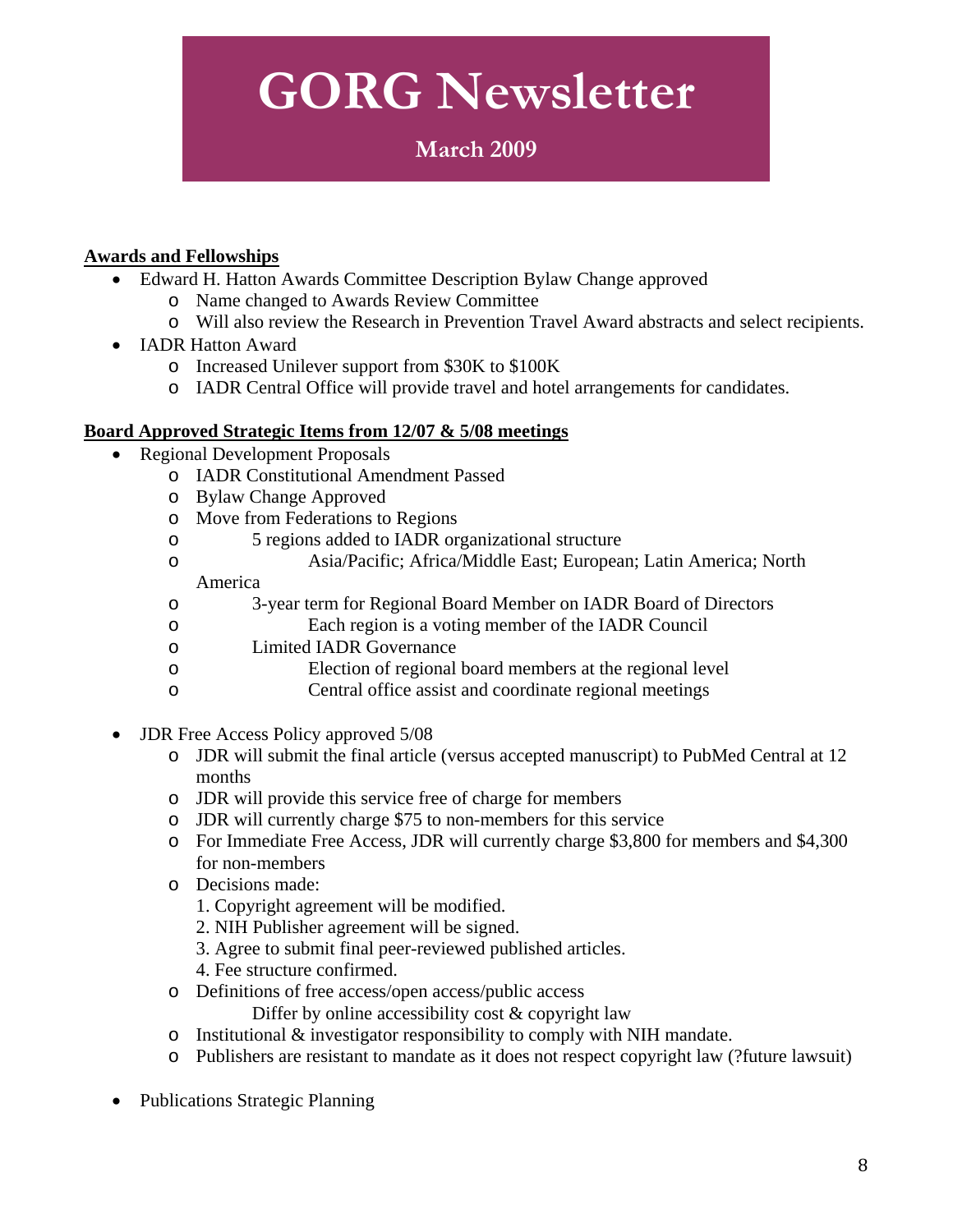### **March 2009**

- o Scholarly publishing consultant hired 5/07 to evaluation JDR business model
- o Strengths: Editor in Chief and staff; Journal's impact factor
- o Weaknesses:

 Lack of strategic publishing plan Declining revenues and margins High production costs Lack of institutional sales

- Financial underperformance
- o 12/07 Decision: Outsourcing production with commercial publisher
- o Currently considering two publishers; decision to be made in coming weeks January 2010 anticipated change date 5 year contract IADR/AADR retains JDR ownership and all editorial decisions
- Awards & Fellowships
	- o 5/08 Decision: Membership required for all IADR Award, Fellowship, and Grant applicants.

Journal of Dental Research Editor's Report: Anthony J. Smith, University of Birmingham, UK

- 910 manuscripts were submitted in 2006 (541 newly submitted).
- The general acceptance rate was 33% in 2006.
- Scientific Impact Factor: 3.475 (2006)

#### **Membership**

- 11,315 members in 2006
- 10,547 members in 2007 (fluctuation with popularity of meeting)
- 10,900 current members
- 11,300 membership goal
- GORG membership 135

#### **Membership Dues**

- Three tiered dues structure for IADR dues with JDR for 2008: \$113/\$123/\$153
- IADR dues increase of \$13 from 2007 to 2008.
- IADR student dues increase of \$2 in 2007 to 2008 from \$20 to \$22.
- IADR meeting registration fee increase of \$18 from 2007 to 2008 (\$378 to \$396).

#### Treasurer's Report

- Implementation of tiered dues structure.
- Investigating tiered student dues structure.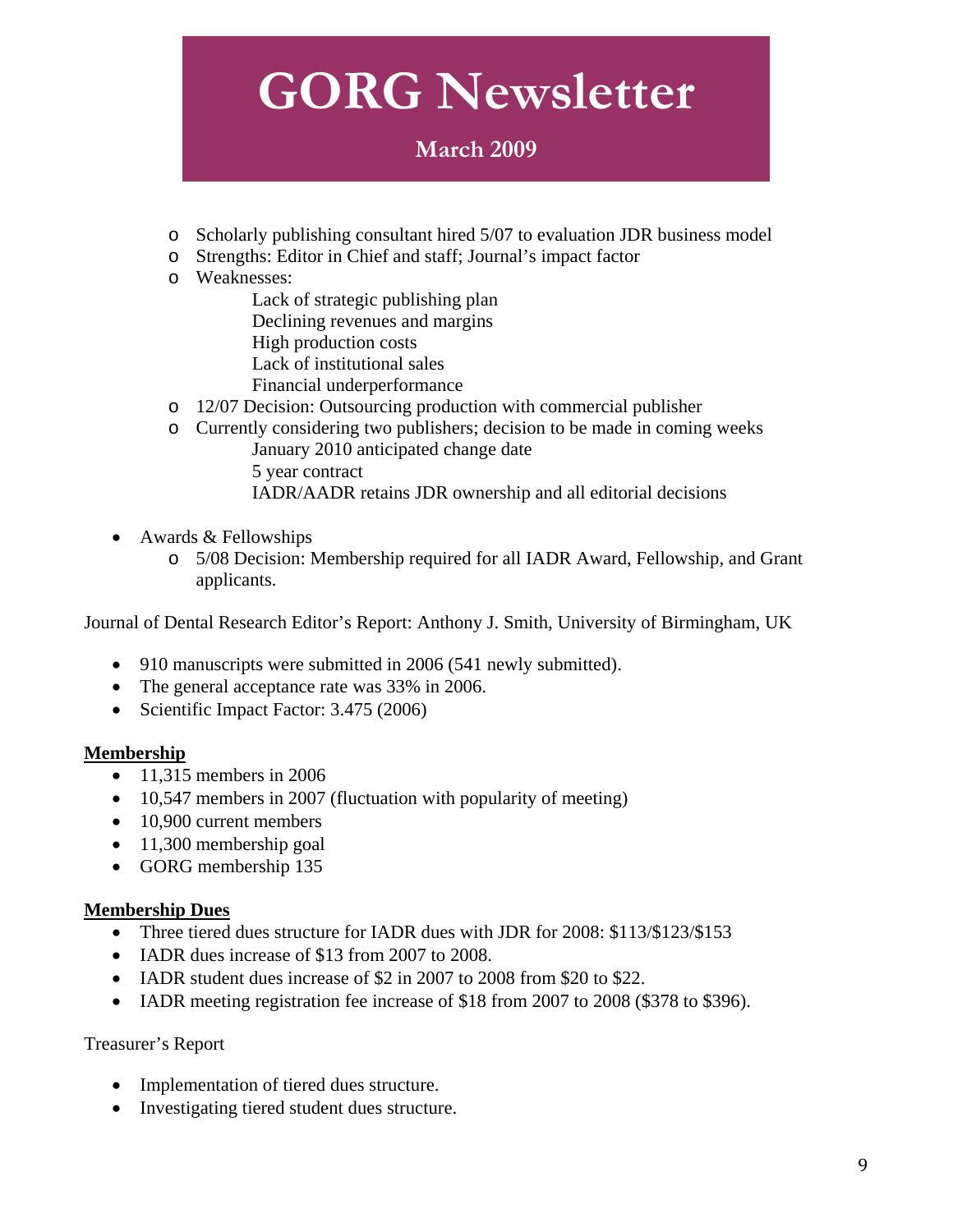### **March 2009**

• 2006 operational budget: \$113K surplus; General operations deficit balanced by annual session surplus and JDR.

#### Financial Reports

- 2007: New Orleans meeting challenges due to Hurrican Katrina (\$130K deficit).
- 2008: Toronto should be successful with small surplus of \$34K.
- Anticipate successful Miami (projected \$79K surplus) and Barcelona (projected \$100K surplus) meetings.
- \$160K increase in Barcelona meeting costs due to currency changes.
- 2007 IADR/AADR Central office costs \$1.97 million; \$1.89 million in 2006.

#### Investments

- \$8 million value in 2007; \$7.9 million value in 2006; \$6.9 million in 2005.
- 6.6% portfolio gains in 2007, but declined 3.0% during the first four months of 2008.
- Anticipated annualized spending rate from the portfolio over 5-years will not exceed 2% (\$160K) with anticipated income into the portfolio to exceed 5%.

#### **Future Meetings**

- 2009 IADR/AADR/CADR: Miami, Florida
- $\bullet$  2010
	- o AADR/CADR: Washington, DC
	- o IADR: Barcelona, Spain
- 2011 IADR/AADR/CADR
	- o San Diego, California
- 2012
	- o AADR/CADR: Tampa, Florida
	- o IADR: Rio de Janeiro, Brazil
- 2013 IADR/AADR/CADR
	- o Seattle, Washington
- 2014
	- o AADR: Charlotte, North Carolina
	- o IADR: Cape Town, South Africa

#### **C. Group Program Chair**: H. Miyazaki

 54 abstracts were submitted as GOR‐related topics. Three judges evaluated all the abstracts and rejected 3 because of the reasons with no results involved or other unformatted abstracts. We could have 2 oral sessions by IADR 20/80 policy (20% of total number of abstracts are oral and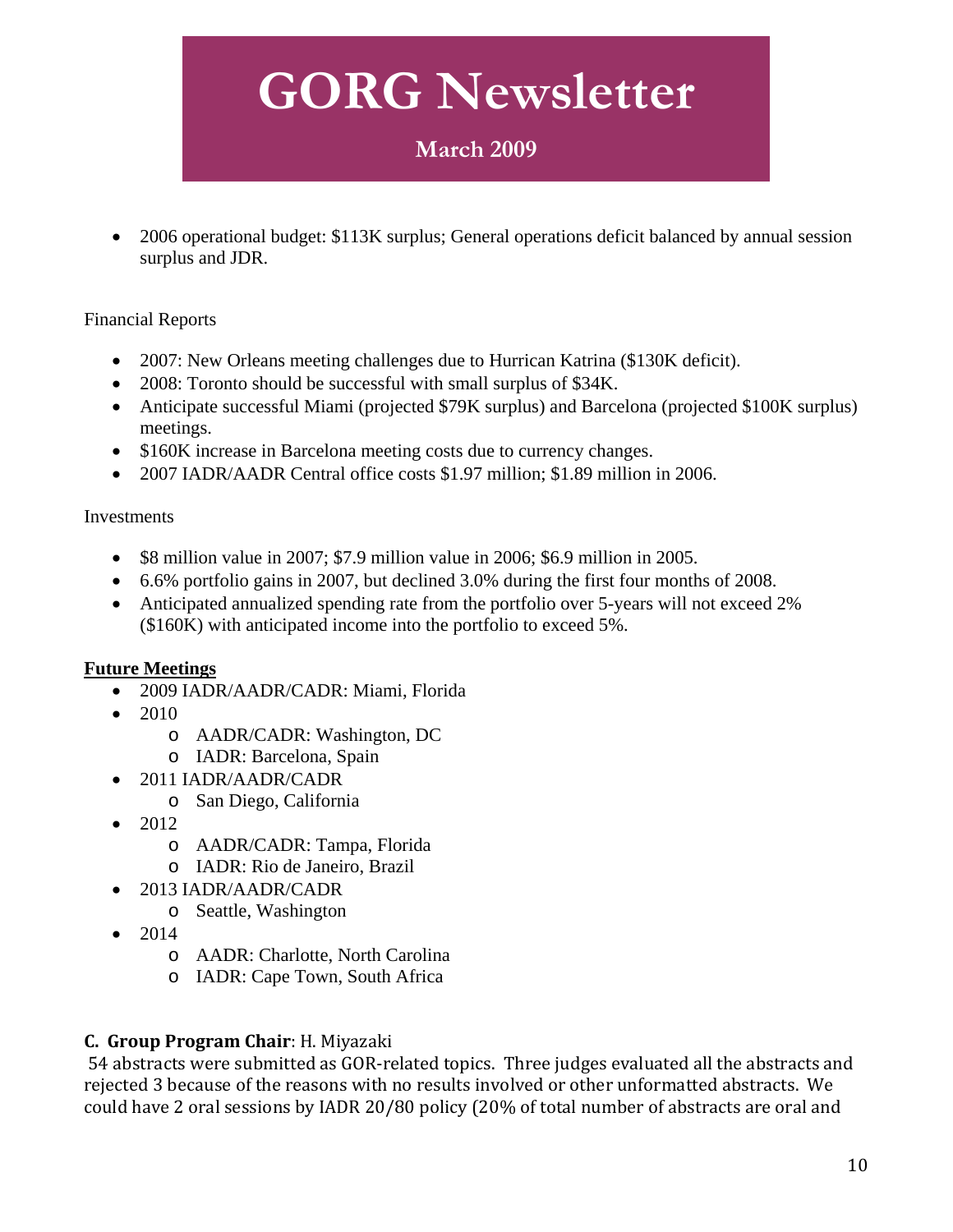### **March 2009**

80% are poster presentation). Of 51 abstracts, therefore, 10 were selected as oral presentations and set 4 in the session "Keynote address and oral systemic health relationship in older adults" and 6 in the session "Oral health care needs and services in the elderly". 41 abstracts were set in 3 poster sessions such as "Morita Awards" (15 papers), "QOL and epidemiology in the elderly" (13) and "Topical issues in geriatric oral research" (13).

 Geriatric Oral Research (GOR) Group had a symposium entitled "Oral Health Literacy in Older Adults" organized by Dr. Herrenia Lawrence. We also contributed to Symposia "Nutrition and Oral Health Outcomes Research: State of the Science and Future Directions" and "Meeting Oral Health Needs to Promote the Well‐being of the Geriatric Population" as one of the co‐sponsors.

 Geriatric oral research area is varied from basic science to clinical and social researches. All the presentations involved interesting topics with scientifically higher level. Animated discussions were observed fully in time of each presentation.

#### **D. Symposium report 2008.**

E. Lynch presented a report on behalf of Herenia Lawrence. This meeting had been a huge success and was very well attended. Thanks were also expressed to J Morita for their financial support of flights and expenses for one of the speakers in this symposium.

#### **E. Proposal**

(i) Angus Walls proposed to rename the Pre-doctoral J Morita award as the Jonathan Ship Award supported by J Morita. Mark Thomason led a few minutes of silence with all the GORG members standing in respect for Jonathan Ship who passed away recently and will be sadly missed by all. The Jonathan Ship Prize was approved by GORG and E Lynch was asked to write to Mr. Morita to seek his approval for this.

(ii) Proposal to change the name to Geriatric and Adult Special Needs Research Group (GASNRG). It was proposed that E. Lynch should write to all members seeking their views on this suggestion.

#### **F. Acknowledgments**

Mark Thomason thanked Linda Niesson and Herenia Lawrence for their excellent contributions to GORG over many years. Mark also thanked Edward Lynch for having completed 2 terms as the GORG Secretary and Treasurer and Editor of the newsletter and in particular for getting the GORG finances into such a healthy state.

#### **G. GORG Research Awards**

Prize winners for 2008 were announced by the Chair of the Awards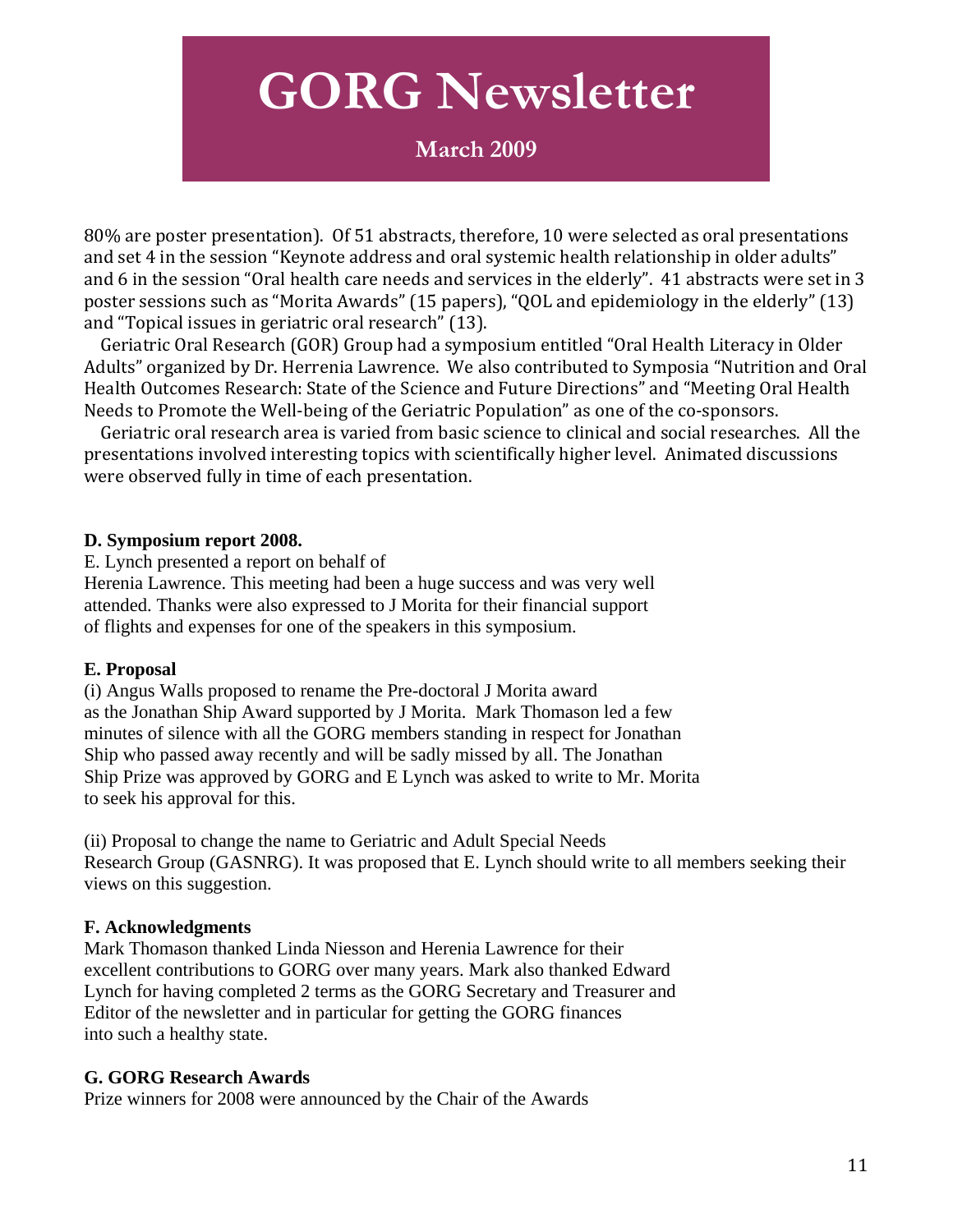### **March 2009**

Committee, Domenica "Nikki" Sweier. The Awards committee for IADR 2008 consisted of Nikki Sweier, Asuman Kiyak, Murray Thompson, and Jimmy Steele. Thanks to the judges for their time and expertise in reviewing abstracts, viewing presentations, and thoughtfully considering each candidate in the decision process. The recipients of the awards were acknowledged and presented with a certificate at the meeting and are as follows:

#### **J. Morita Awards**:

Pre-docotoral Category: (\$750.00 Prize)

Julie Theurer for her work "Oropharyngeal Sensory Stimulation in Healthy Older Adults"

#### Post-docotoral Category: (\$750.00 Prize)

 Rika Yahagi for her work "Swallowing Function and Oral Sensation in Young and Elderly Humans"

#### **KaVo Award:**

Topical Pharmaceutical Treatment of Oral Problems Category (\$500.00 Prize) Jameela Al Wawadi

#### **Proctor & Gamble Award:**

Use of Oral Health Care Products Category (\$500.00Prize) Wyman Chan

We thank the continued support and generosity of J. Morita, KaVo, and Proctor & Gamble that make these awards possible to encourage and reward Geriatric Oral Health Researchers.

The attendees were encouraged to enjoy a reception after the meeting co-sponsored by GORG, Behavioral, Epidemiologic and Health Services Research, Education, and the Nutrition Groups.